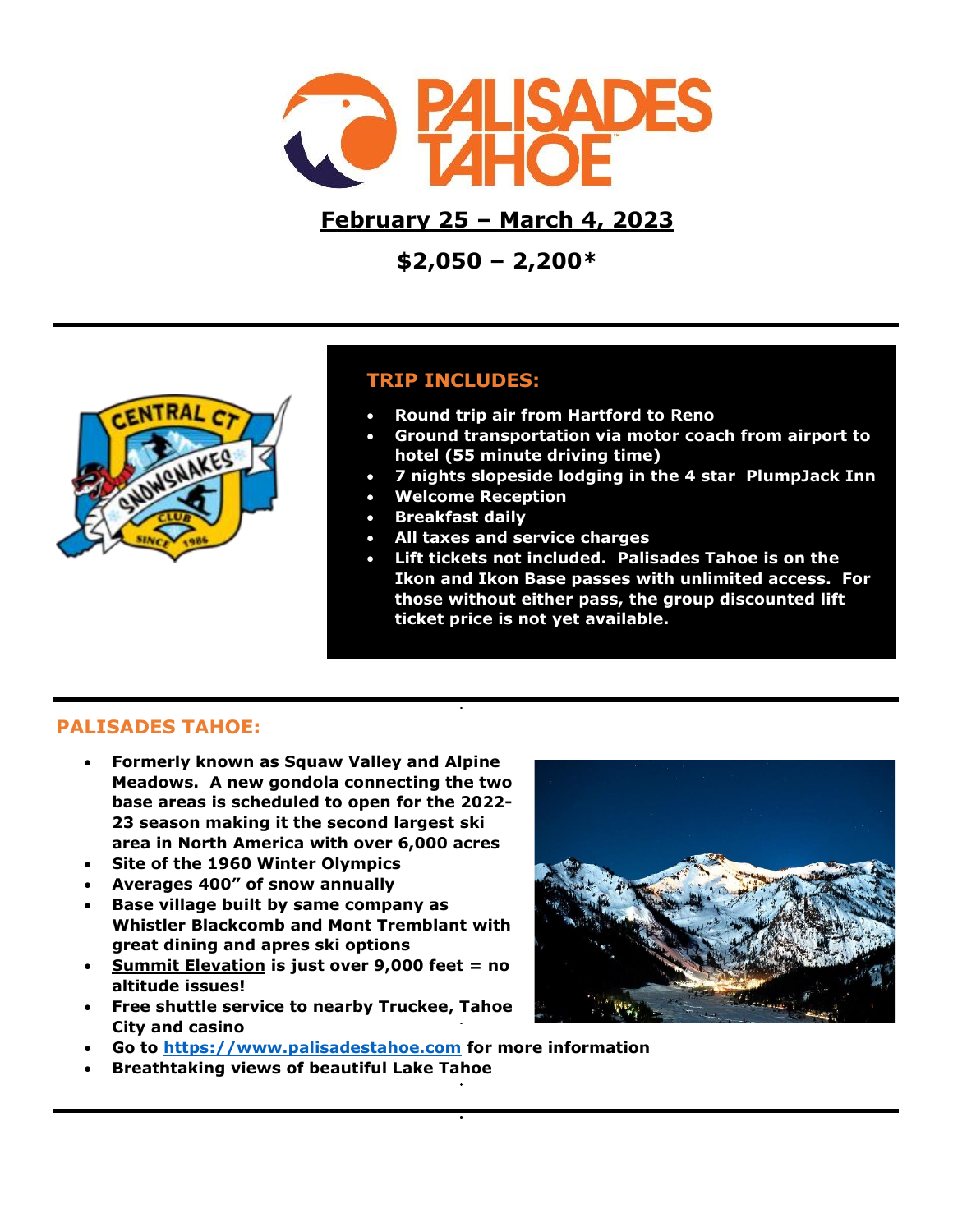#### **\* TRIP PRICES:**

- **Hotel Room With 1 King Bed - \$2,050 pp double occupancy; \$2,950 pp single occupancy**
- **Hotel Room With 2 Queen Beds - \$2,200 pp double occupancy**
- **Ikon Pass Holders – If you purchased an Ikon Pass through the club, \$100 will be deducted from your final payment if you are not also signed up for the club sponsored Zermatt trip; OR \$50 will be deducted if you are also signed up for the Zermatt trip**
- **Ikon Base Pass Holders – If you purchased an Ikon Base Pass through the club, \$50 will be deducted from your final payment if you are not also signed up for the club sponsored Zermatt trip; OR \$25 will be deducted if you are also signed up for the Zermatt trip**
- **Land Only Reduction: \$600 will be deducted from your final payment if you will not be flying with the group**

# **PLUMP JACK INN:**

- **Restaurant/bar on site with award-winning wine list**
- **Rated 4 stars**
- **Conveniently located just steps from the main lifts and village**
- **Rooms include mini fridges, Keurig coffee makers, in-room dining, free WiFi, 50" flatscreen TV's and plush robes**
- **Originally constructed to house foreign delegates during the 1960 Winter Olympics.**



# **PAYMENT SCHEDULE:**

- **\$1,000 deposit due by August 1, 2022**
- **Balance is due November 30, 2022**

### **CANCELLATION POLICY:**

 **Cancellations received:**

- **Prior to June 1, 2022 – full refund.**
- **June 1, 2022 to October 28, 2022: \$95.00 pp cancellation fee**
- **October 29, 2022 to November 27, 2022: \$395.00 pp cancellation fee**
- **November 28, 2022 to January 11, 2023: \$595.00 pp cancellation fee**
- **January 12, 2023 – February 25, 2023: no refund**

### **QUESTIONS?**

• **Contact the trip leader, Skip Wallace, by email at [skiboyz55@yahoo.com](mailto:skiboyz55@yahoo.com) or by phone or text at 860-324-2419.**